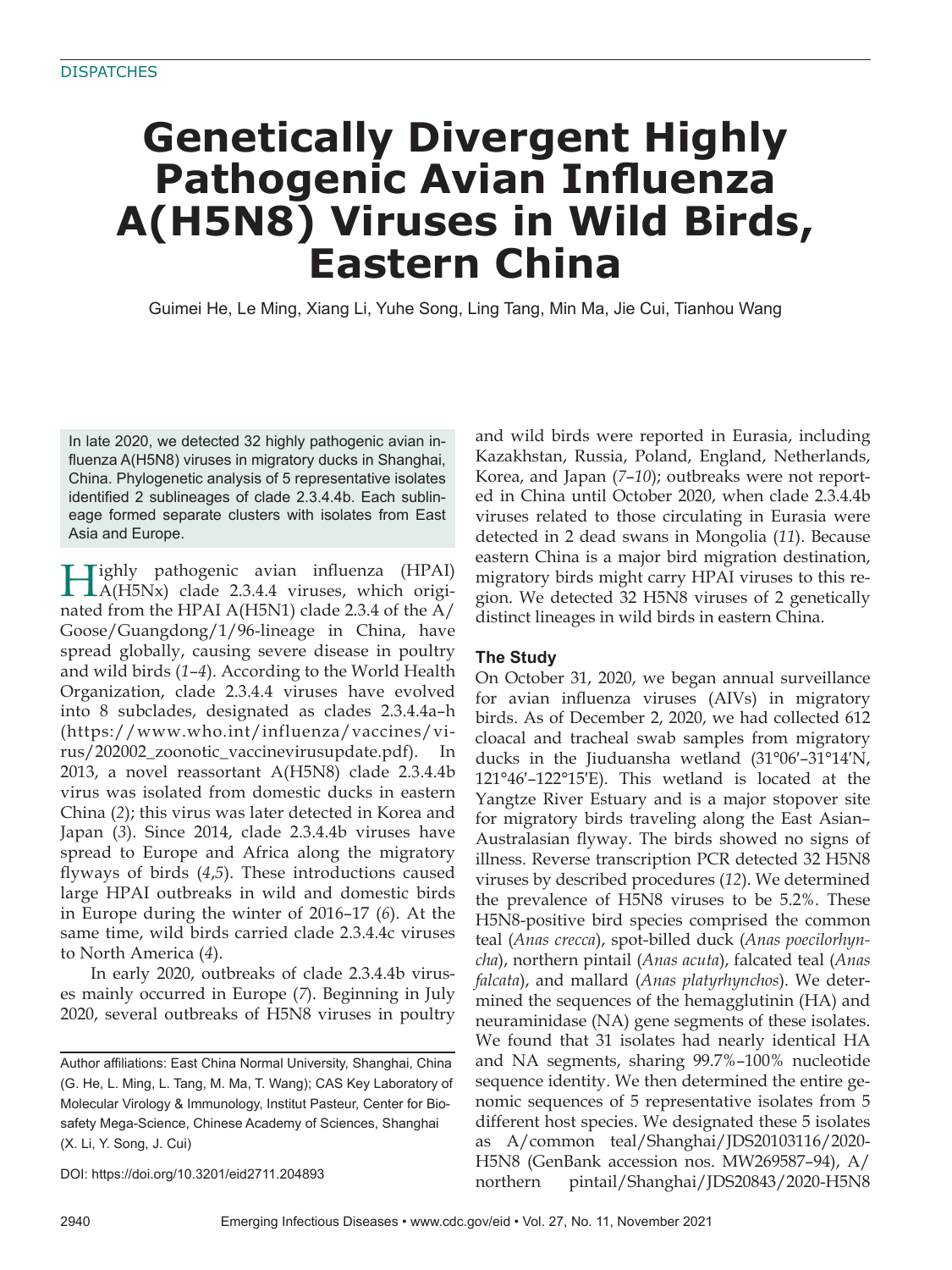(GenBank accession nos. MW362179–86), A/falcated teal/Shanghai/JDS20857/2020-H5N8 (GenBank accession nos. MW362170–7), A/spot-billed duck/ Shanghai/JDS20867/2020-H5N8 (GenBank accession nos. MW362161–8), and A/mallard/ Shanghai/JDS20876/2020-H5N8 (GenBank accession nos. MW357308–15).

Whole-genome sequencing of these 5 H5N8 viruses revealed that isolate JDS20103116-H5N8 shared a relatively low nucleotide sequence identity (92.4%– 97.8%) with the other 4 isolates, indicating that these viruses are genetically divergent. BLAST analysis (https://blast.ncbi.nlm.nih.gov/Blast.cgi) showed that these 5 H5N8 isolates shared the highest sequence identity (99.3%–100.0%) with H5N8 viruses isolated in late 2020 from poultry and wild birds in South Korea, Japan, and Europe (including Russia, Netherlands, and England) (Table). To further characterize these 5 isolates, we constructed phylogenetic trees by comparing the sequences of all 8 genomic segments with those in the GISAID database (https://www. gisaid.org) using IQ-TREE (*13*). We used the general time reversible (GTR) plus F plus G4 model for the HA and polymerase basic 2 protein segments, the transversion e plus G4 model for the matrix protein segment, the K3Pu plus F plus G4 model for the nonstructural protein and NA segments, the transversion plus F plus G4 model for the polymerase acidic protein segment, the GTR plus F plus invariant sites plus

G4 model for the polymerase basic 1 protein segment, and the transition 2 plus F plus invariant sites plus G4 model for the nucleoprotein segment. We set parameters to –m (model selection), MFP (model find program), –B (ultrafast bootstrap value), 1,000 bootstraps, –T (threads for used for tree building), and AUTO (automatically selected number of threads).

Results showed that the isolates belonged to clade 2.3.4.4b and formed 2 distinct genetic sublineages (Figure, https://wwwnc.cdc.gov/ EID/article/27/11/20-4893-F1.htm). The isolate JDS20103116-H5N8 clustered with the isolates found in East Asia (including South Korea and Japan) in late 2020, as well as the isolates found in Europe in late 2019 and early 2020 (*14*). The other 4 H5N8 isolates clustered with the viruses found in poultry and wild birds in Eurasia (including South Korea, Japan, China, and Europe) in late 2020. The cluster showed high bootstrap support; we proposed the clade to be a novel genotype of the 2.3.4.4b clade (Figure). The topologic structure of trees based on the other gene segments were identical to that of the tree based on the HA gene segment (Appendix Figure, https://wwwnc.cdc.gov/EID/ article/27/11/20-4893-App1.pdf).

The novel genotype of the 2.3.4.4b clade also was closely related to viruses detected in poultry in Iraq in May 2020 and in Egypt in 2019, suggesting that these viruses might be the source of the novel

| China, 2020     |                            |                                                   |               |             |
|-----------------|----------------------------|---------------------------------------------------|---------------|-------------|
|                 |                            |                                                   | <b>GISAID</b> |             |
| <b>Isolates</b> | Gene segment               | Homologous strains*                               | accession no. | Identity, % |
| JDS20103116     | Polymerase basic 2 protein | A/duck/Korea/H439/2020 (A/H5N8)                   | EPI1845982    | 99.9        |
|                 | Polymerase basic 1 protein | A/duck/Korea/H439/2020 (H5N8)                     | EPI1845983    | 99.9        |
|                 | Polymerase acidic protein  | A/northern pintail/Hokkaido/M13/2020(H5N8)        | EPI1818401    | 99.7        |
|                 | Hemagglutinin              | A/duck/Korea/H439/2020 (A/H5N8)                   | EPI1845985    | 99.8        |
|                 | Nucleoprotein              | A/duck/Korea/H439/2020 (A/H5N8)                   | EPI1845978    | 99.3        |
|                 | Neuraminidase              | A/ duck/Korea/H439/2020 (A/H5N8)                  | EPI1845984    | 99.9        |
|                 | Matrix protein             | A/chicken/Kagawa/11C/2020(H5N8)                   | EPI1815028    | 99.8        |
|                 | Nonstructural protein      | A/chicken/Kagawa/11C/2020(H5N8)                   | EPI1815027    | 99.4        |
| JDS20843,       | Polymerase basic 2 protein | A/wild duck/Korea/H331/2020 (H5N8)                | EPI1846695    | 99.6        |
| JDS20843,       |                            | A/spot-billed duck/Korea/WA1000/2020 (H5N8)       | EPI1846695    | 99.6        |
| JDS20867,       | Polymerase basic 1 protein | A/quail/Korea/H440/2020 (H5N8)                    | EPI1846512    | 99.7        |
| <b>JDS20876</b> |                            | A/chicken/Korea/H440/2020 (H5N8)                  | EPI1845991    | 99.7        |
|                 | Polymerase acidic protein  | A/chicken/Omsk/0119/2020 (H5N8)                   | EPI1813381    | 99.9        |
|                 |                            | A/domestic duck/kazakhstan/1-274-20-B/2020 (H5N8) | EPI1811610    | 99.9        |
|                 | Hemagglutinin              | A/chicken/Korea/H544/2020 (H5N8)                  | EPI1850622    | 100.0       |
|                 |                            | A/chicken/Korea/H001/2021 (H5N8)                  | EPI1846522    | 100.0       |
|                 | Nucleoprotein              | A/mallard/Kagoshima/ KU-d89/2021 (H5N8)           | EPI1846675    | 99.9        |
|                 |                            | A/spot-billed duck/Korea/Wa1000/2020 (H5N8)       | EPI1846697    | 99.9        |
|                 | Neuraminidase              | A/wild duck/Korea/H331/2020 (H5N8)                | EPI1850682    | 99.9        |
|                 |                            | A/chicken/Korea/H002/2021 (H5N8)                  | EPI1846529    | 99.9        |
|                 | Matrix protein             | A/wild bird/Korea/H496-3/2020 (H5N8)              | EPI1857465    | 100.0       |
|                 |                            | A/chicken/Korea/H544/2020 (H5N8)                  | EPI1850662    | 100.0       |
|                 | Nonstructural protein      | A/Greylag_goose/England/033100/2020 (A/H5N8)      | EPI1837929    | 99.8        |
|                 |                            | A/turkey/Omsk/0003/2020 (H5N8)                    | EPI1846695    | 99.8        |

 $C<sub>bias</sub>$ , 2020

Table. Nucleotide sequence identity of 5 representative avian influenza A(H5N8) isolates from 5 different host species, Shanghai,

\*List comprises the most or the 2 most homologous viruses available in GISAID (https://www.gisaid.org) for each gene segment.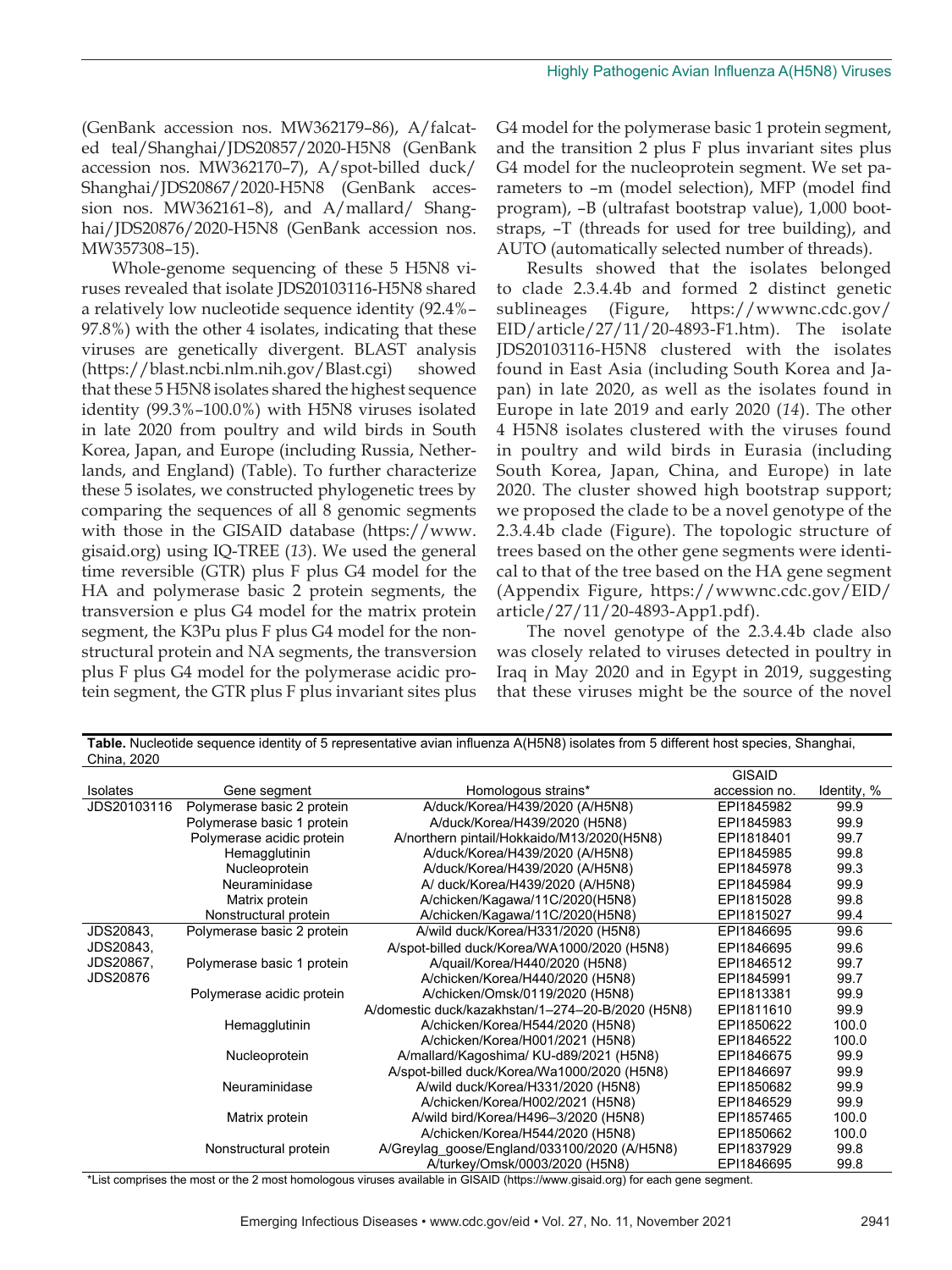genotype. After the outbreaks in Iraq, clade 2.3.4.4b viruses were detected in backyard poultry in Russia in late July 2020 and in wild birds in Russia and Kazakhstan in September 2020. In October 2020, those viruses were also prevalent among birds traveling along various migratory flyways of Europe and Asia (*7–10*). We speculate that these viruses circulated among domestic birds in Egypt and then among migratory birds in Russia before emerging in Eurasia in late 2020. Because of the lack of surveillance data at breeding sites in 2019 and early 2020, the transmission routes of these viruses remain unclear. In February 2021, an avian influenza H5N8 infection was reported in a person in Russia. The causative virus, designated A/Astrakhan/3212/2020H5N8, belonged to the 2.3.4.4b clade. These observations suggest that the H5N8 viruses in this novel genotype of 2.3.4.4b clade could infect a wide range of hosts and might spread globally, as did previous H5N8 outbreaks that spread from Asia to Europe and North America in 2014 (*15*).

Molecular analysis of HA cleavage sites demonstrated that the 5 H5N8 isolates contain multiple basic amino acids, PLREKRRKR/GL, which are characteristic of HPAI viruses. The HA1 receptor-binding sites of all 5 H5N8 isolates have amino acid residues Q226 and G228 (H3 numbering), indicative of an avian-like (a2, 3-SA) receptor-binding preference. We documented 2 new amino acid substitutions, T140A and N236D (H3 numbering), in the HA protein of the novel genotype of the 2.3.4.4b clade. The significance of these 2 new mutations remains undetermined. We did not find the E627K and D701N residues in the polymerase basic 2 protein, suggesting that the viruses have not adapted to mammal hosts.

# **Conclusions**

During our annual surveillance, we detected 32 H5N8 HPAI viruses from migratory ducks without signs of illness in Shanghai, China. Results of phylogenetic analyses of 5 representative isolates showed that they belonged to 2 sublineages of H5N8 viruses circulating in this region. Some isolates clustered with a novel genotype of 2.3.4.4b clade that was identified in Europe and East Asia in late 2020. The detection of these H5N8 AIVs in asymptomatic migratory birds support the hypothesis that free-living wild birds play a crucial role in the dissemination of these viruses. More active surveillance is needed to detect new AIVs, especially in the breeding grounds and migratory sites of various birds. Because of their high genetic diversity, new AIVs might pose a substantial threat to global health.

#### **Acknowledgments**

We thank Shanghai Forestry Station for assistance in field sampling and all investigators who submitted avian influenza sequences to the GISAID database (https://www.gisaid.org), making this study possible. We greatly appreciate Ron A.M. Fouchier, Bianca Zecchin, Elliot Whittard, Ivan Sobolev, Ivan M. Susloparov, Vasily Evseenko, Katalin Szentpáli-Gavallér, Edyta Swieton, and Jacqueline King for permission to use the sequences they submitted to GISAID.

This work was supported by grants from the National Key Research and Development Program (grant no. 2016YFD0500201), Shanghai Science and Technology Committee (grant no. 18DZ2293800), and Shanghai Wildlife-Borne Infectious Disease Monitoring Program.

# **About the Author**

Dr. He is an associate professor at East China Normal University, Shanghai, China. Her primary research interests are molecular epidemiology of avian influenza viruses in wild birds and pathogenesis of acute lung injury induced by influenza viruses.

# **References**

- 1. Gu M, Liu W, Cao Y, Peng D, Wang X, Wan H, et al. Novel reassortant highly pathogenic avian influenza (H5N5) viruses in domestic ducks, China. Emerg Infect Dis. 2011;17:1060–3. https://doi.org/10.3201/eid/1706.101406
- 2. Wu H, Peng X, Xu L, Jin C, Cheng L, Lu X, et al. Novel reassortant influenza A(H5N8) viruses in domestic ducks, eastern China. Emerg Infect Dis. 2014;20:1315–8. https://doi.org/10.3201/eid2008.140339
- 3. Lee YJ, Kang HM, Lee EK, Song BM, Jeong J, Kwon YK, et al. Novel reassortant influenza A(H5N8) viruses, South Korea, 2014. Emerg Infect Dis. 2014;20:1087–9. https://doi.org/10.3201/eid2006.140233
- 4. Lee DH, Torchetti MK, Winker K, Ip HS, Song CS, Swayne DE. Intercontinental spread of Asian-origin H5N8 to North America through Beringia by migratory birds. J Virol. 2015;89:6521–4. https://doi.org/10.1128/JVI.00728-15
- 5. Bouwstra R, Heutink R, Bossers A, Harders F, Koch G, Elbers A. Full-genome sequence of influenza A(H5N8) virus in poultry linked to sequences of strains from Asia, the Netherlands, 2014. Emerg Infect Dis. 2015;21:872–4. https://doi.org/10.3201/eid2105.141839
- 6. Napp S, Majó N, Sánchez-Gónzalez R, Vergara-Alert J. Emergence and spread of highly pathogenic avian influenza A(H5N8) in Europe in 2016–2017. Transbound Emerg Dis. 2018;65:1217–26. https://doi.org/10.1111/tbed.12861
- 7. Lewis NS, Banyard AC, Whittard E, Karibayev T, Al Kafagi T, Chvala I, et al. Emergence and spread of novel H5N8, H5N5 and H5N1 clade 2.3.4.4 highly pathogenic avian influenza in 2020. Emerg Microbes Infect. 2021;10:148– 51. https://doi.org/10.1080/22221751.2021.1872355
- 8. Isoda N, Twabela AT, Bazarragchaa E, Ogasawara K, Hayashi H, Wang ZJ, et al. Re-invasion of H5N8 high pathogenicity avian influenza virus clade 2.3.4.4b in Hokkaido, Japan, 2020. Viruses. 2020;12:1439.